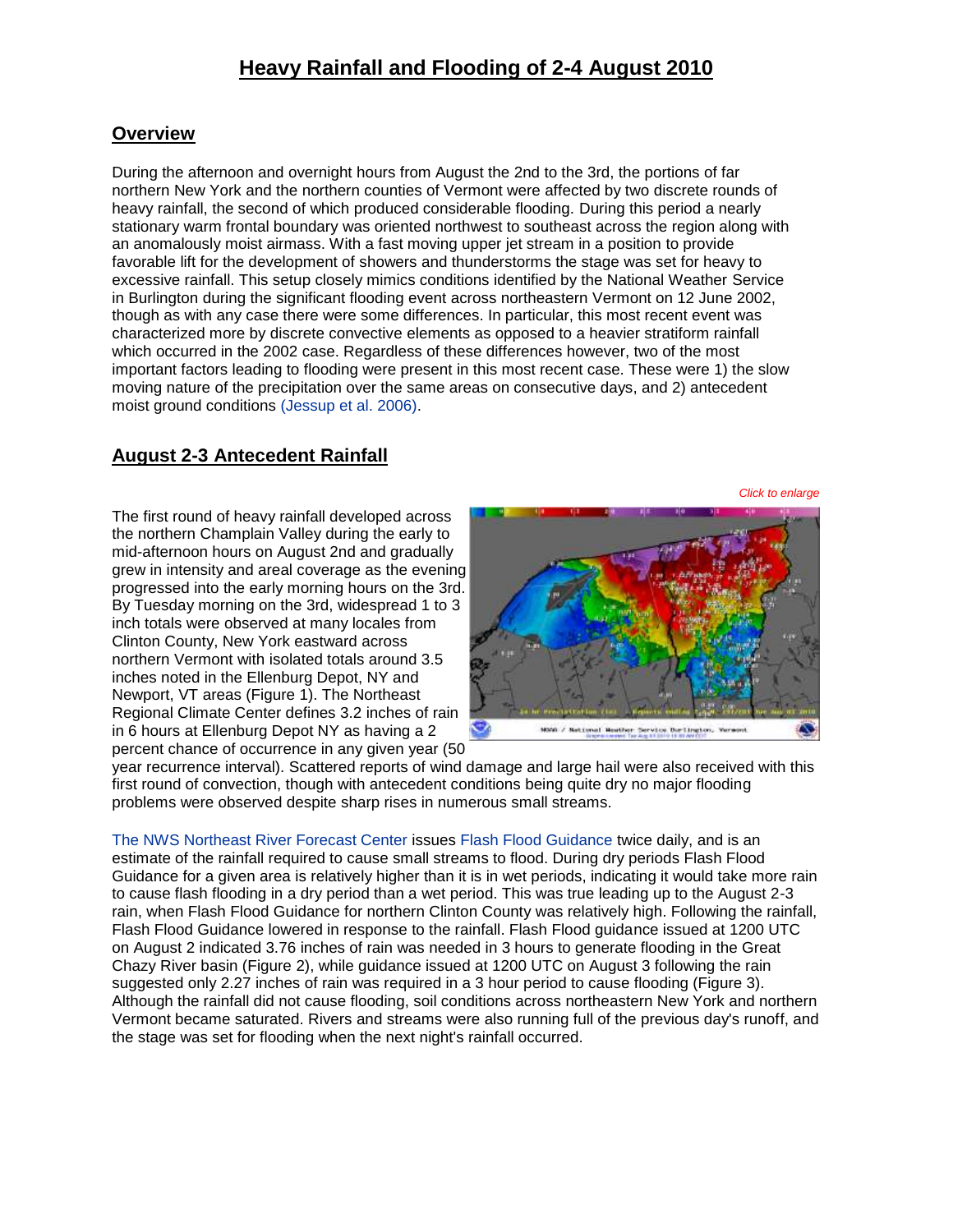

### **August 3-4 Flooding**

During the late afternoon and evening hours of Tuesday, August 3 additional heavy shower and thunderstorm activity developed across nearly the same areas affected by the prior night's rainfall. This was likely due in part to a subtle low level surface boundary left across the area from the prior night's convection. These low level boundaries are often difficult to diagnose using traditional surface observations and satellite data is typically used in combination with other model data to boost forecaster confidence of an existing feature. With the semi-stationary boundary in place, a [Flash Flood](http://mesonet.agron.iastate.edu/wx/afos/p.php?pil=FFABTV&e=201008031505)  [Watch](http://mesonet.agron.iastate.edu/wx/afos/p.php?pil=FFABTV&e=201008031505) was issued around noon on the 3rd highlighting the potential for flash flooding across the threat area from northeastern New York east across northern Vermont.

One additional feature of many flash flooding events is a phenomenon known as training. Essentially when certain parameters are in place thunderstorms form and repeatedly track, or "train" across the same area during a several hour period often leading to excessive rainfall amounts (Figure 4). This was certainly the case across northeastern New York and northern Vermont during the evening hours on the 3rd when showers and thunderstorms moved repeatedly over the same areas of northern New York and Vermont (Figure 5).



Additional rainfall totals of between 1 and 4 inches were observed (Figures 6 and 7). These amounts proved more than enough to spark sharp rises on many rivers and smaller streams from Clinton County, New York eastward across Franklin, Chittenden, Lamoille, Orleans, Caledonia and Essex Counties in Vermont (Figure 8).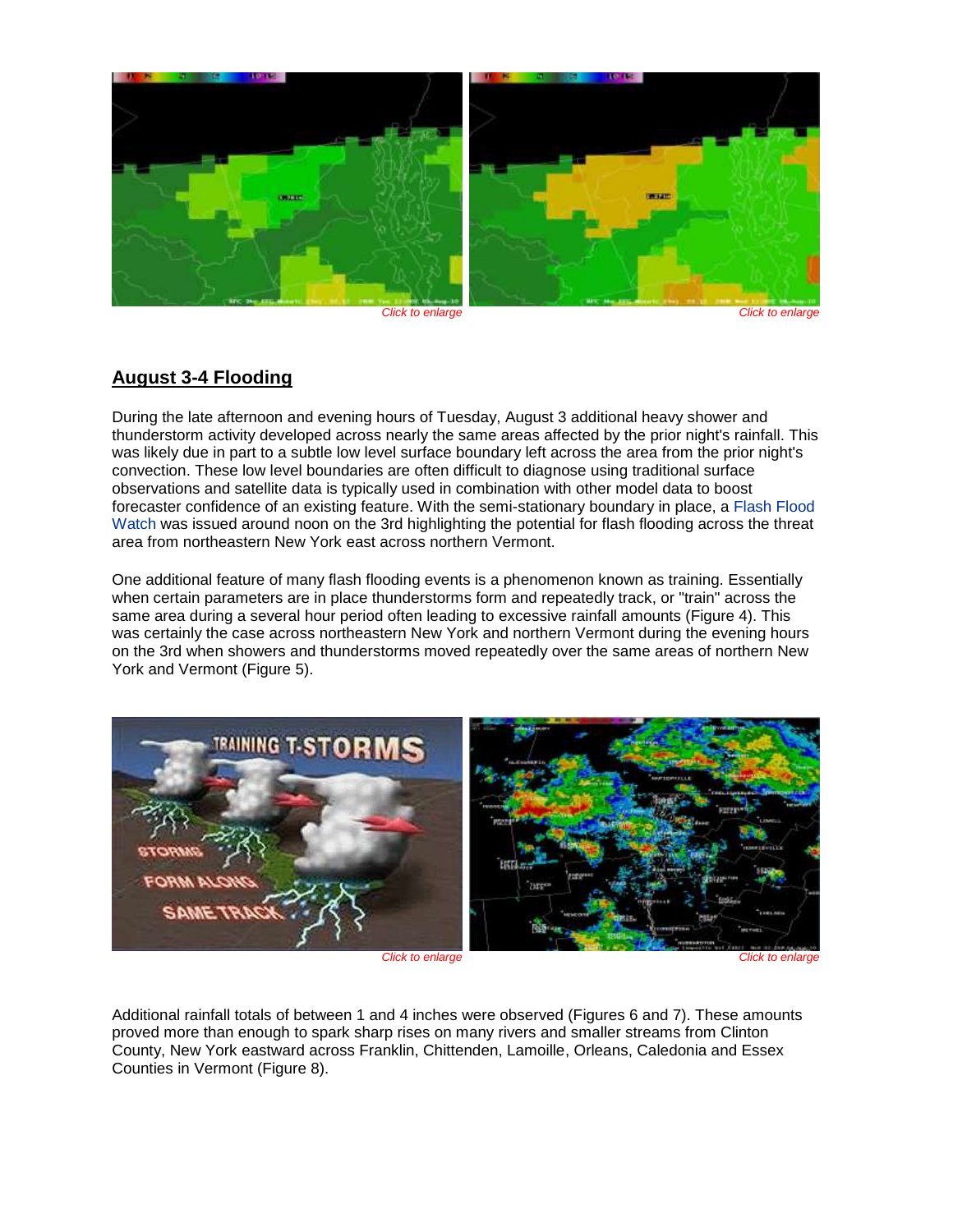



One of the hardest hit areas was in northern Clinton County, New York near the town of Ellenburg Depot where two day rainfall totals exceeding 5 inches were observed. This pushed local streams as well as the North Branch of the Great Chazy River out of their banks during the early morning hours on August 4th. For Ellenburg Depot, 3.25 inches of rain was reported the morning of August 3 for the previous day's rainfall, and an additional 2.27 inches was reported on the morning of August 4.

[The Northeast Regional Climate Center](http://www.nrcc.cornell.edu/) provides analyses of precipitation frequency for various rainfall durations. For the August 2-3 rainfall, the 3.25 inches at Ellenburg Depot had a probability of occurrence of 2 percent (50 year recurrence interval), while the next day's 2.27 inch rainfall had a 10 percent chance of occurrence (10 year recurrence interval). Interestingly, the heavier and more rare rainfall produced no flooding on August 2-3, while lesser amounts produced significant flooding the following day. This illustrates the significance of the previous day's rainfall in creating wet antecedent conditions and setting the stage for flooding.

Numerous roads and several locations were inundated by high water including La Barre's Corner Store along Route 11 along with the Blue Haven and the Ranch Side Park campgrounds. At the latter site several campers were perilously trapped by the quickly rising water, eventually requiring rescue by local safety volunteers (Figure 9). Another area affected by the excessive rainfall across portions of northeastern Vermont, particularly in the Orleans town of Westmore where several summer camps were affected by high water requiring evacuations (Figure 10).

Videos of the flood rescue from Home Town Cable can be found [here,](http://www.hometowncablenetwork.com/index.php?option=com_hwdvideoshare&task=viewvideo&Itemid=127&video_id=6662) and a full length version is [here.](http://www.hometowncablenetwork.com/index.php?option=com_hwdvideoshare&task=viewvideo&Itemid=127&video_id=6660) A video of the flood's aftermath is available [here.](http://www.hometowncablenetwork.com/index.php?option=com_hwdvideoshare&task=viewvideo&Itemid=127&video_id=6661) (Linked with permission)